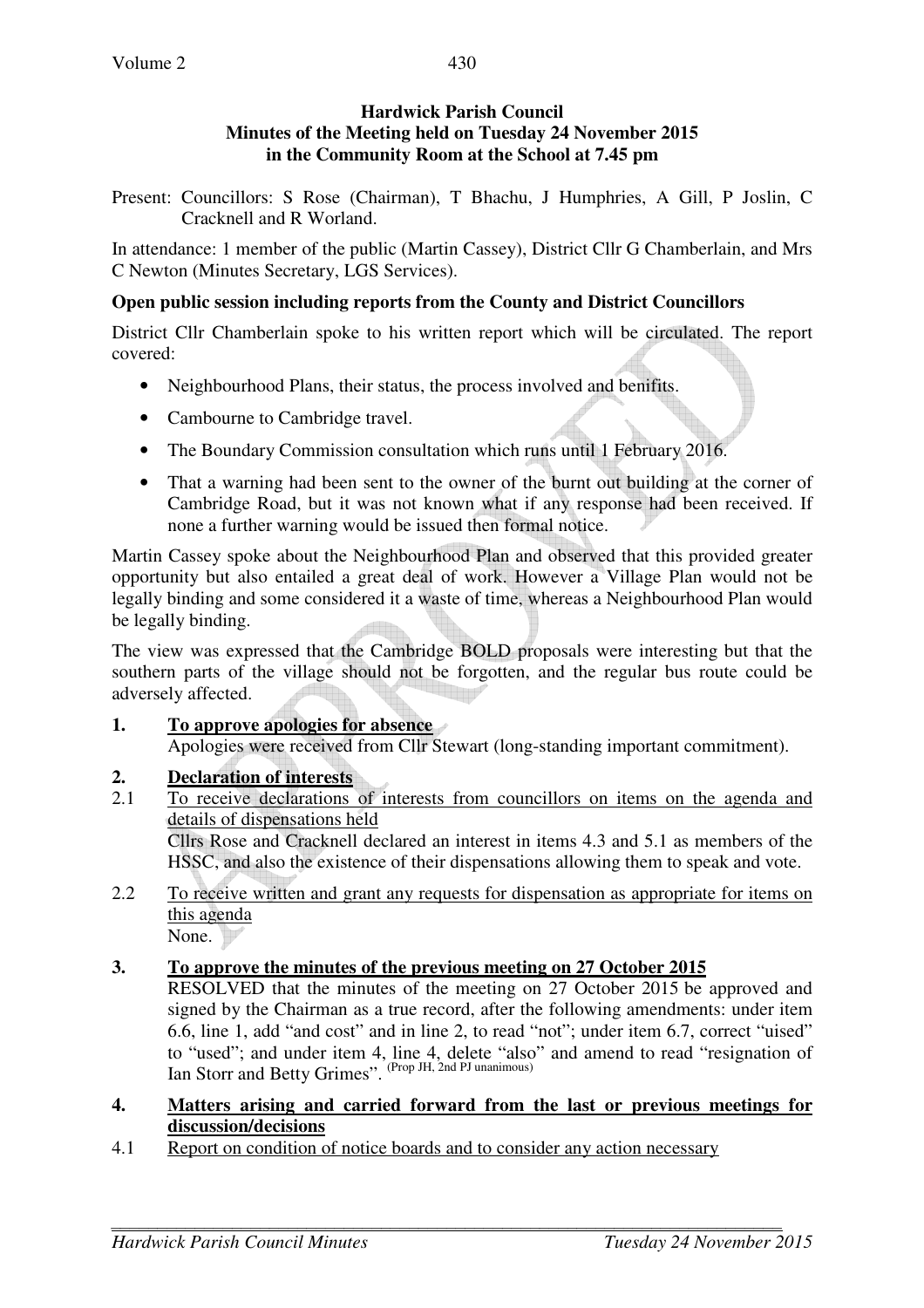#### Volume 2

RESOLVED to obtain quotations to replace the notice board in Limes Road and to replace the surround of the notice board outside the shop. (Prop JH, 2nd RW, unanimous)

4.2 Report on condition of street lights and to consider any action necessary

RESOLVED given Cllr Humphries report on responses from residents that Limes Road was very dark following the removal of lamp posts and that lamps at the Skate Park and Social Club do not work to undertake urgent repairs to replace the light outside the Social Club, for safety reasons. The Clerk together with the Chairman were delegated to carry this out.<sup>(Prop JH, 2nd PJ, unanimous)</sup>

RESOLVED given Cllr Gill's report to report the light out in Pump Lane and the nearby dip in the pavement and protruding manhole cover to the County Council.

- 4.3 (6.7) HSSC pavilion guttering problems to consider quotation for repair RESOLVED as only one quote had been received and roof trusses were not included to defer the matter to the next meeting. The Chairman was appointed to seek clarification from the HSSC regarding the work required.
- 4.4 Cllr Worland provided a plan of the proposed widening of the access track to the proposed new church hall and queried the extent of the village green.

#### **5. Correspondence/communications received**

- 5.1 Hardwick Sports and Social Club request for permission to erect two signs RESOLVED to grant permission to install a sign on the building but, given the size which was felt to be very large, to make further enquiries about the one on the road.(Prop AG, 2nd PJ, unanimous)
- 5.2 Resident request that leaves are swept up RESOLVED to respond that the Parish Council sympathises with the problem but is unable to help.  $(Prop TB, 2nd PI, 1)$  unanimous)
- 5.3 Resident request that reasons for absence be recorded in the minutes and comments on democracy and the Village Plan

RESOLVED to respond thanking the resident for the email and noting the comments made. (Prop CC, 2nd JH, unanimous)

RESOLVED, given that if reasons are not provided they cannot be noted, to continue to follow the rules and legislation. (Prop RW, 2nd AG, unanimous)

#### 5.4 Village Plan Committee request that the Parish Council nominates up to two Cllrs for co-option onto the Steering Committee

On a proposition by the Chairman, unopposed, at 8.57 pm the meeting was briefly suspended to allow Martin Cassey to speak. He explained that there were six members on the Committee but no Parish Council members. The meeting re-opened at 9.00 pm.

RESOLVED to receive the written resignation of Cllr Humphries from the Steering Committee.

RESOLVED to appoint Cllr Joslin to attend the next Committee Meeting on 2 December at 7.45 pm and to defer further consideration to the next meeting.

## **6. Planning Applications and Decision notices and tree works applications**

- 6.1 Planning applications received since the last meeting
- 6.1.1 S/2564/15/VC Little Acres, 345 St Neots Road Variation of condition 2 of planning consent S/2564/15/VC for demolition of existing outbuildings/garages, erection of a single dwelling garage and stables/office building and retention of mobile home to allow change to plans from velux windows to dormer windows on front elevation

RESOLVED to recommend approval. (Prop PJ, 2nd JH, unanimous)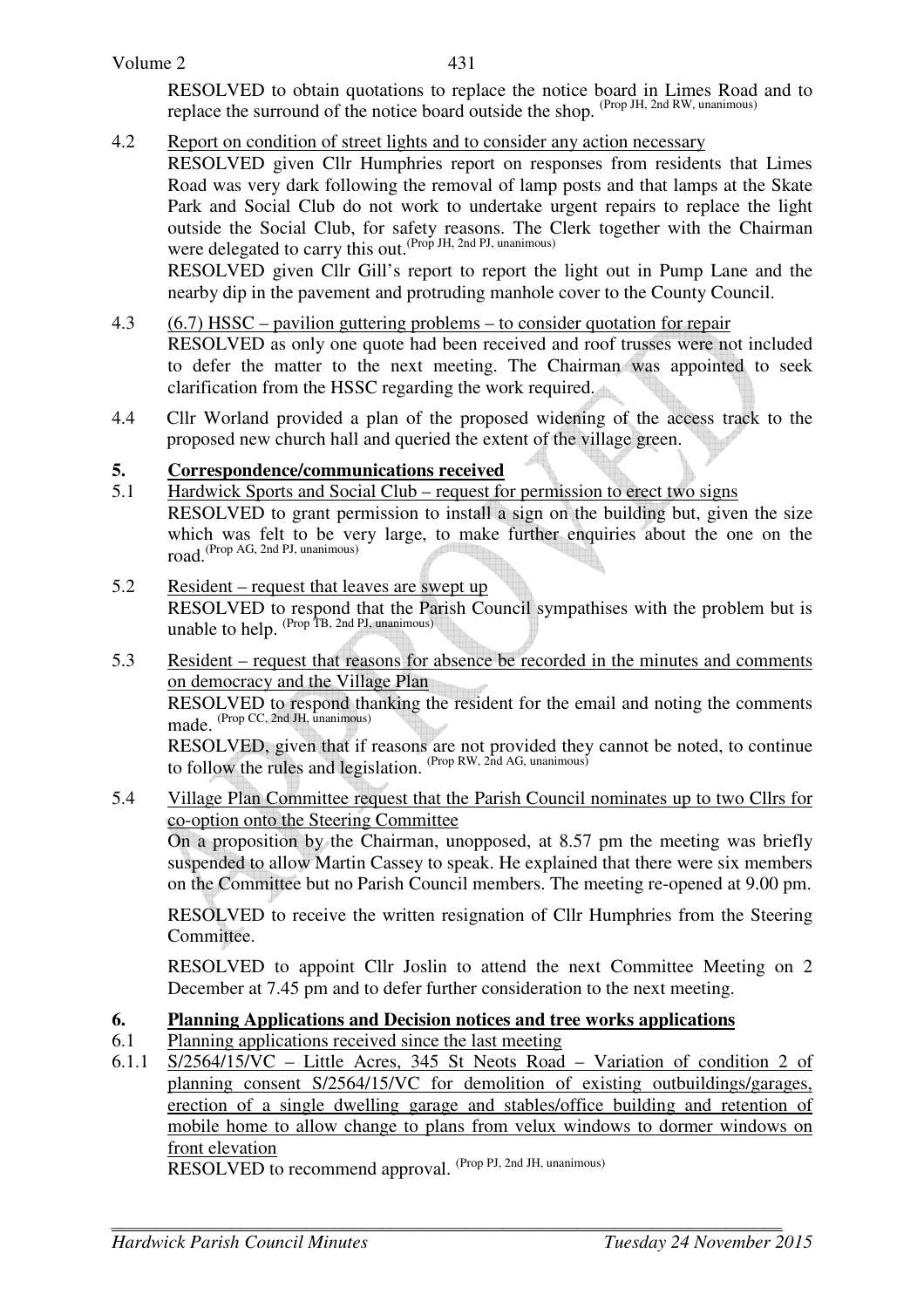Volume 2

- 6.1.2 S/2620/15/FL 325 St Neots Road single storey rear extension RESOLVED to recommend approval. (Prop PJ, 2nd JH, unanimous)
- 6.1.3 S/2779/15/LD 9 Manor Crescent Application for a Lawful Development Certificate for a proposed single storey rear extension No action required.
- 6.2 SCDC Decision Notices Details of planning permissions granted by SCDC or refusal notices since the last meeting can be viewed on the SCDC Planning Portal at http://plan.scambs.gov.uk/.
- 6.2.1 S/1604/14/FL 303 St Neots Road Formation of vehicular access Withdrawn
- 6.2.2 S/1507/15/FL 3 Cambridge Road Replacement fencing retrospective Permission granted.
- 6.2.3 S/1881/15/FL 37 St Neots Road Change style of roof to form rooms in a roof space with rear balcony – Permission refused.
- 6.2.4 S/2166/15/FL 44 Hall Drive 3 bedroom bungalow Permission refused.
- 6.3 Tree Works
- 6.3.1 15 Ashmead Drive RESOLVED to respond to the resident that she may trim the branches back to her boundary should she so wish. (Prop AG, 2nd JH unanimous)
- 6.3.2 6 Ashmead Drive RESOLVED that there were no objections.

## **7. Members reports and items for information only**

7.1 Proposal that the Hardwick Happenings advertising rates be increased and that the Council anticipate a shortfall of £2000-£3000 next year

The proposal by the Chairman that the rates be as shown in his written proposal was not seconded

RESOLVED to increase the advertising rates as follows <sup>(Prop JH, 2nd PJ unanimous)</sup>:

A minimum per issue of

Quarter page £10.00

Half page £19.00

Full page £36.00

Advertisers placing a block booking for 8 issues can claim a 10% discount.

Advertisers based in Hardwick can claim a 10% discount (in addition to the above, so potentially 20%).

All advertisements are subject to the Editor's approval.

RESOLVED that there should be no charge to voluntary organisations in Hardwick. However, the space available should be at the Editor's discretion. If problems are encountered the Editor can return to the Parish Council so that limits can be imposed. (Prop JH, 2nd PJ, carried with 6 in favour and 1 against)

District Cllr Chamberlain left the meeting at 10.04 pm.

7.2 Tree survey priority C works – to consider quotations for works

RESOLVED to accept the quotation from Town & Country Tree Surgery for the Priority C work in the sum of £1180.00 plus VAT. <sup>(Prop CC, 2nd AG, unanimous)</sup>

# **8. Finance, procedure and risk assessment**

- 8.1 To consider any quotes for urgent work required because of risk RESOLVED to accept the quotation for £153.95 plus VAT from Cambourne Parish Council for repairs to the fence and swing. (Prop JH, 2nd SR unaimous)
- 8.2 To receive play areas and skate park inspection reports